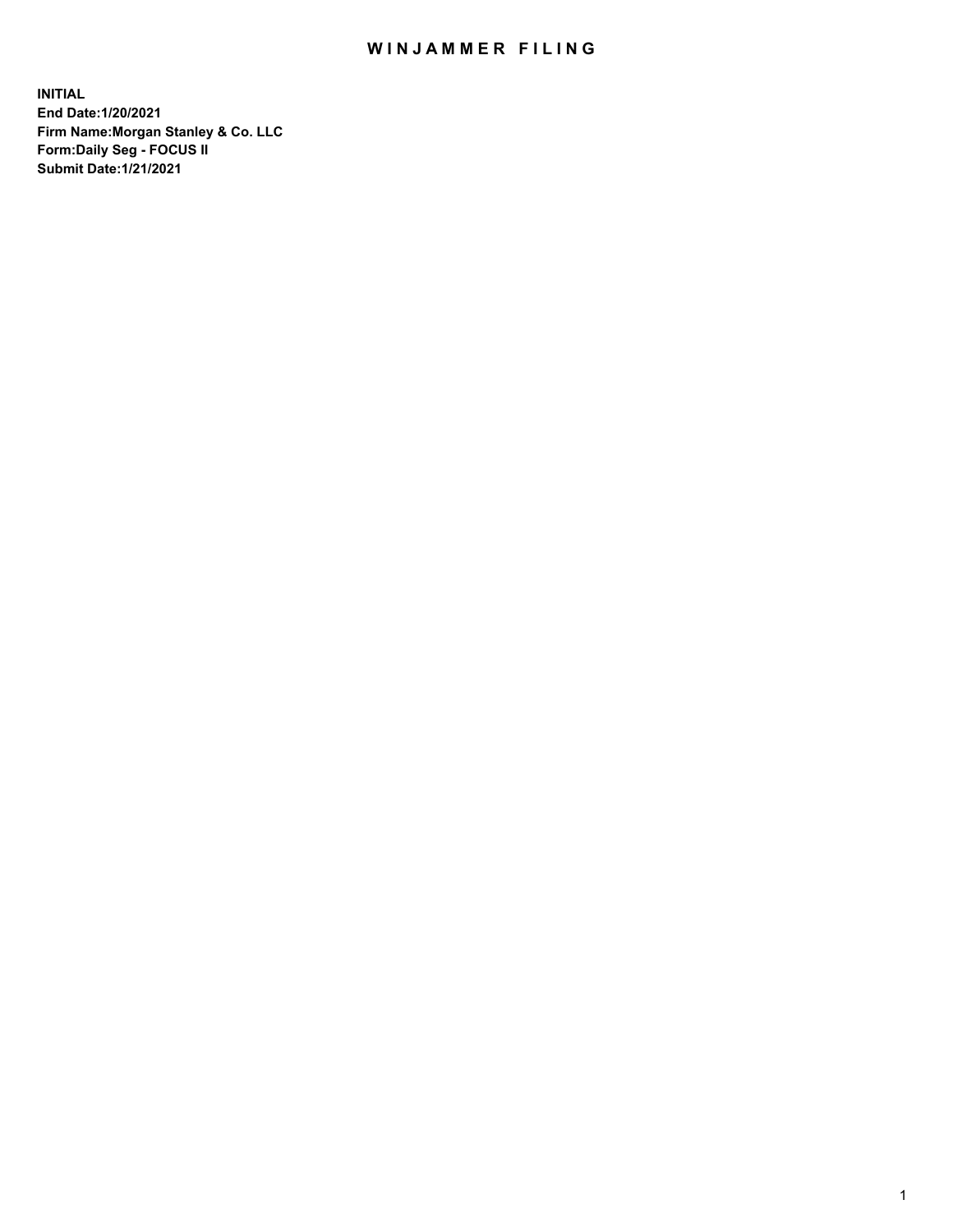**INITIAL End Date:1/20/2021 Firm Name:Morgan Stanley & Co. LLC Form:Daily Seg - FOCUS II Submit Date:1/21/2021 Daily Segregation - Cover Page**

| Name of Company                                                                                                                                                                                                                                                                                                                | <b>Morgan Stanley &amp; Co. LLC</b>                     |
|--------------------------------------------------------------------------------------------------------------------------------------------------------------------------------------------------------------------------------------------------------------------------------------------------------------------------------|---------------------------------------------------------|
| <b>Contact Name</b>                                                                                                                                                                                                                                                                                                            | <b>Ikram Shah</b>                                       |
| <b>Contact Phone Number</b>                                                                                                                                                                                                                                                                                                    | 212-276-0963                                            |
| <b>Contact Email Address</b>                                                                                                                                                                                                                                                                                                   | Ikram.shah@morganstanley.com                            |
| FCM's Customer Segregated Funds Residual Interest Target (choose one):<br>a. Minimum dollar amount: ; or<br>b. Minimum percentage of customer segregated funds required:% ; or<br>c. Dollar amount range between: and; or                                                                                                      | 235,000,000<br><u>0</u><br><u>00</u>                    |
| d. Percentage range of customer segregated funds required between:% and%.<br>FCM's Customer Secured Amount Funds Residual Interest Target (choose one):                                                                                                                                                                        | 0 <sup>0</sup>                                          |
| a. Minimum dollar amount: ; or<br>b. Minimum percentage of customer secured funds required:%; or<br>c. Dollar amount range between: and; or<br>d. Percentage range of customer secured funds required between: % and %.                                                                                                        | 140,000,000<br><u>0</u><br><u>0 0</u><br>0 <sub>0</sub> |
| FCM's Cleared Swaps Customer Collateral Residual Interest Target (choose one):<br>a. Minimum dollar amount: ; or<br>b. Minimum percentage of cleared swaps customer collateral required:% ; or<br>c. Dollar amount range between: and; or<br>d. Percentage range of cleared swaps customer collateral required between:% and%. | 92,000,000<br><u>0</u><br>0 Q<br>0 <sub>0</sub>         |

Attach supporting documents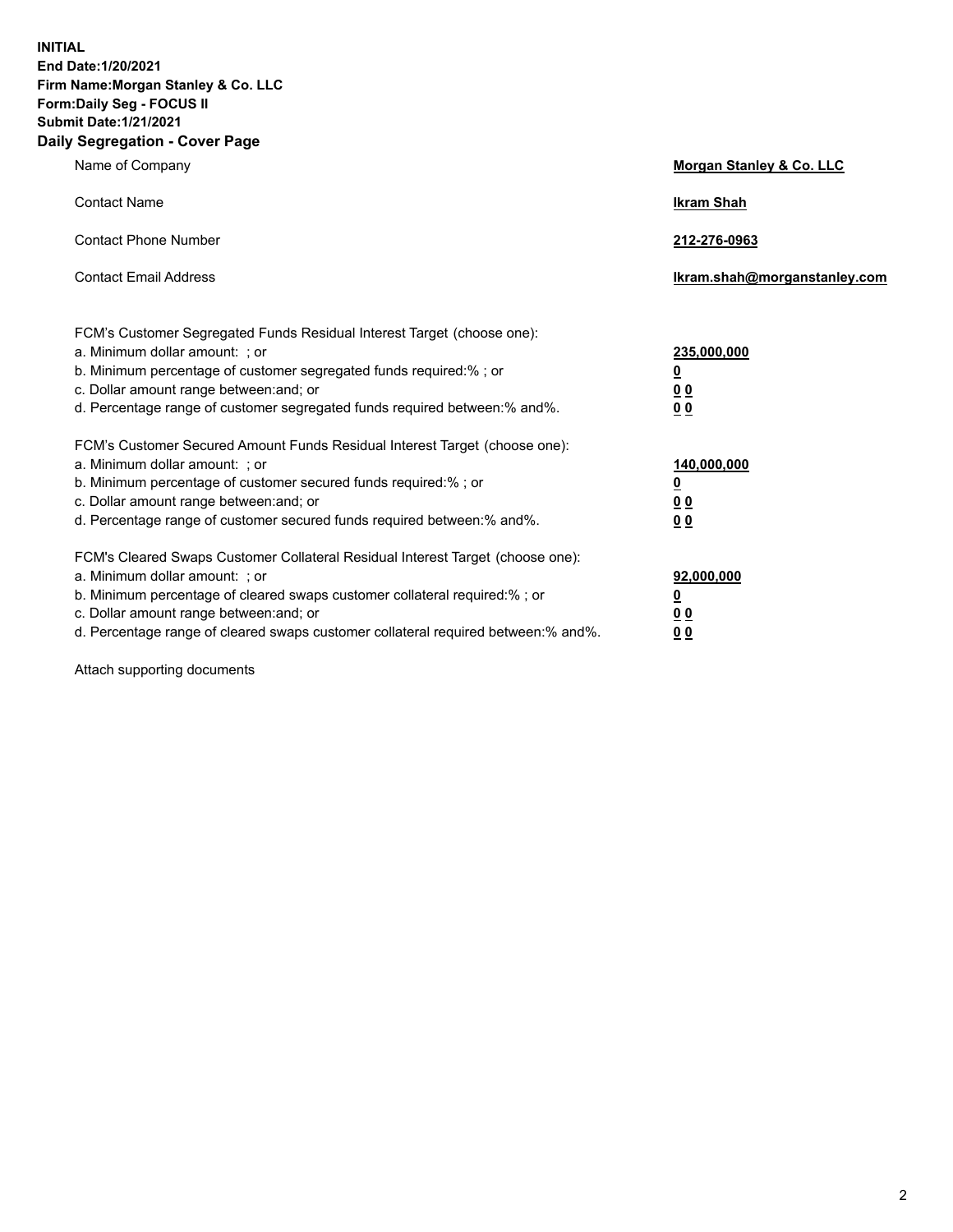## **INITIAL End Date:1/20/2021 Firm Name:Morgan Stanley & Co. LLC Form:Daily Seg - FOCUS II Submit Date:1/21/2021**

## **Daily Segregation - Secured Amounts**

|    | Foreign Futures and Foreign Options Secured Amounts                                                        |                                         |
|----|------------------------------------------------------------------------------------------------------------|-----------------------------------------|
|    | Amount required to be set aside pursuant to law, rule or regulation of a foreign                           | $0$ [7305]                              |
|    | government or a rule of a self-regulatory organization authorized thereunder                               |                                         |
| 1. | Net ledger balance - Foreign Futures and Foreign Option Trading - All Customers                            |                                         |
|    | A. Cash                                                                                                    | 4,502,439,971 [7315]                    |
|    | B. Securities (at market)                                                                                  | 2,460,614,114 [7317]                    |
| 2. | Net unrealized profit (loss) in open futures contracts traded on a foreign board of trade                  | 518, 363, 294 [7325]                    |
| 3. | Exchange traded options                                                                                    |                                         |
|    | a. Market value of open option contracts purchased on a foreign board of trade                             | 15,856,280 [7335]                       |
|    | b. Market value of open contracts granted (sold) on a foreign board of trade                               | -15,860,464 [7337]                      |
| 4. | Net equity (deficit) (add lines 1. 2. and 3.)                                                              | 7,481,413,195 [7345]                    |
| 5. | Account liquidating to a deficit and account with a debit balances - gross amount                          | 16,263,601 [7351]                       |
|    | Less: amount offset by customer owned securities                                                           | -15,783,399 [7352] 480,202 [7354]       |
| 6. | Amount required to be set aside as the secured amount - Net Liquidating Equity                             | 7,481,893,397 [7355]                    |
|    | Method (add lines 4 and 5)                                                                                 |                                         |
| 7. | Greater of amount required to be set aside pursuant to foreign jurisdiction (above) or line<br>6.          | 7,481,893,397 [7360]                    |
|    | FUNDS DEPOSITED IN SEPARATE REGULATION 30.7 ACCOUNTS                                                       |                                         |
| 1. | Cash in banks                                                                                              |                                         |
|    | A. Banks located in the United States                                                                      | 856,953,309 [7500]                      |
|    | B. Other banks qualified under Regulation 30.7                                                             | 641,339,597 [7520] 1,498,292,906        |
|    |                                                                                                            | [7530]                                  |
| 2. | <b>Securities</b>                                                                                          |                                         |
|    | A. In safekeeping with banks located in the United States                                                  | 482,042,743 [7540]                      |
|    | B. In safekeeping with other banks qualified under Regulation 30.7                                         | 22,777,354 [7560] 504,820,097<br>[7570] |
| 3. | Equities with registered futures commission merchants                                                      |                                         |
|    | A. Cash                                                                                                    | 22,526,458 [7580]                       |
|    | <b>B.</b> Securities                                                                                       | $0$ [7590]                              |
|    | C. Unrealized gain (loss) on open futures contracts                                                        | -33,439 [7600]                          |
|    | D. Value of long option contracts                                                                          | $0$ [7610]                              |
|    | E. Value of short option contracts                                                                         | 0 [7615] 22,493,019 [7620]              |
| 4. | Amounts held by clearing organizations of foreign boards of trade                                          |                                         |
|    | A. Cash                                                                                                    | $0$ [7640]                              |
|    | <b>B.</b> Securities                                                                                       | $0$ [7650]                              |
|    | C. Amount due to (from) clearing organization - daily variation                                            | $0$ [7660]                              |
|    | D. Value of long option contracts                                                                          | $0$ [7670]                              |
|    | E. Value of short option contracts                                                                         | 0 [7675] 0 [7680]                       |
| 5. | Amounts held by members of foreign boards of trade                                                         |                                         |
|    | A. Cash                                                                                                    | 3,201,925,510 [7700]                    |
|    | <b>B.</b> Securities                                                                                       | 1,955,794,018 [7710]                    |
|    | C. Unrealized gain (loss) on open futures contracts                                                        | 518,396,734 [7720]                      |
|    | D. Value of long option contracts                                                                          | 15,856,280 [7730]                       |
|    | E. Value of short option contracts                                                                         | -15,860,464 [7735] 5,676,112,078        |
|    |                                                                                                            | [7740]                                  |
| 6. | Amounts with other depositories designated by a foreign board of trade                                     | $0$ [7760]                              |
| 7. | Segregated funds on hand                                                                                   | $0$ [7765]                              |
| 8. | Total funds in separate section 30.7 accounts                                                              | 7,701,718,100 [7770]                    |
| 9. | Excess (deficiency) Set Aside for Secured Amount (subtract line 7 Secured Statement<br>Page 1 from Line 8) | 219,824,703 [7380]                      |

- 10. Management Target Amount for Excess funds in separate section 30.7 accounts **140,000,000** [7780]
- 11. Excess (deficiency) funds in separate 30.7 accounts over (under) Management Target **79,824,703** [7785]

3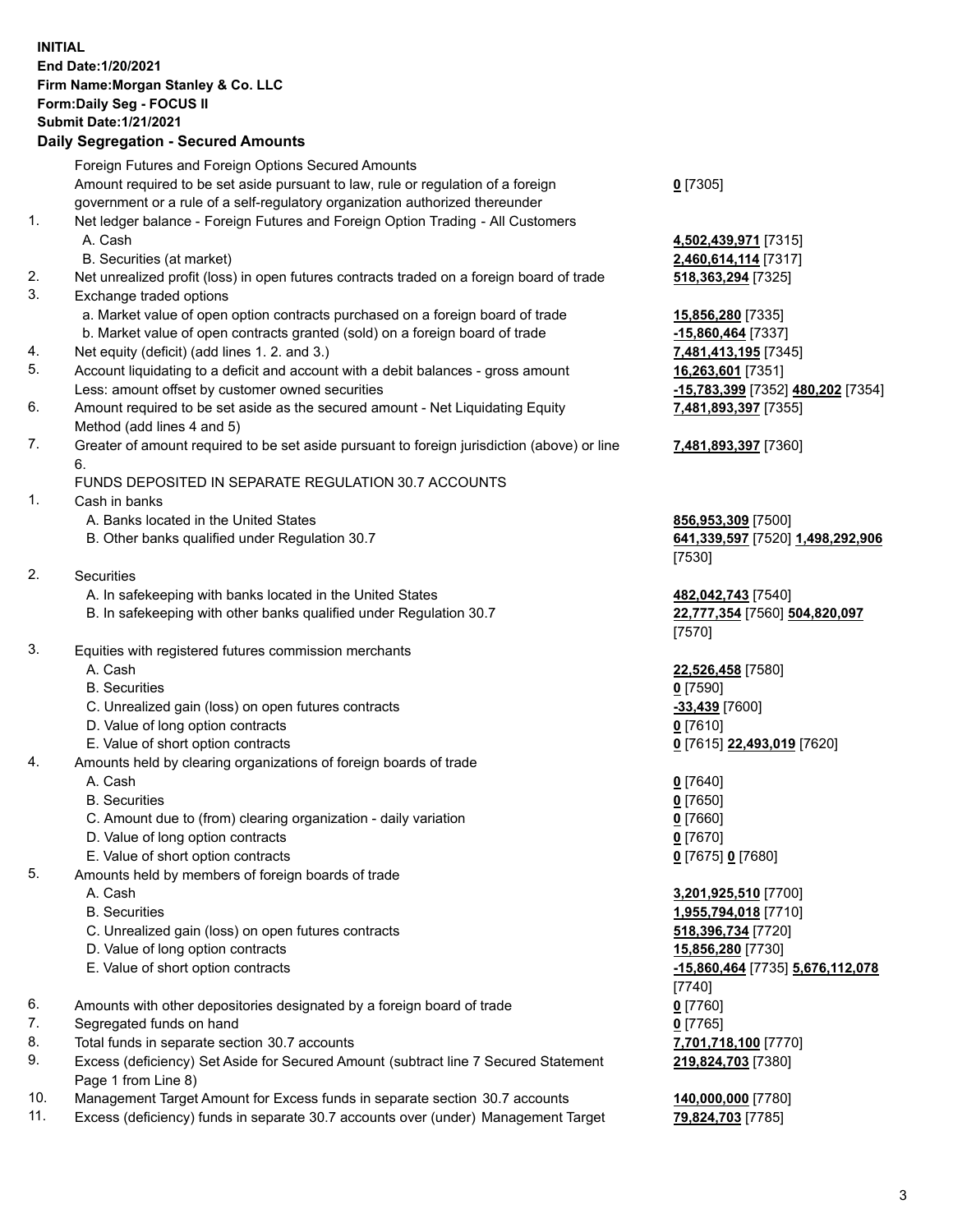**INITIAL End Date:1/20/2021 Firm Name:Morgan Stanley & Co. LLC Form:Daily Seg - FOCUS II Submit Date:1/21/2021 Daily Segregation - Segregation Statement** SEGREGATION REQUIREMENTS(Section 4d(2) of the CEAct) 1. Net ledger balance A. Cash **16,200,979,745** [7010] B. Securities (at market) **8,616,235,333** [7020] 2. Net unrealized profit (loss) in open futures contracts traded on a contract market **1,905,232,590** [7030] 3. Exchange traded options A. Add market value of open option contracts purchased on a contract market **647,059,990** [7032] B. Deduct market value of open option contracts granted (sold) on a contract market **-389,775,418** [7033] 4. Net equity (deficit) (add lines 1, 2 and 3) **26,979,732,240** [7040] 5. Accounts liquidating to a deficit and accounts with debit balances - gross amount **325,285,958** [7045] Less: amount offset by customer securities **-323,468,882** [7047] **1,817,076** [7050] 6. Amount required to be segregated (add lines 4 and 5) **26,981,549,316** [7060] FUNDS IN SEGREGATED ACCOUNTS 7. Deposited in segregated funds bank accounts A. Cash **4,719,128,706** [7070] B. Securities representing investments of customers' funds (at market) **0** [7080] C. Securities held for particular customers or option customers in lieu of cash (at market) **1,144,460,581** [7090] 8. Margins on deposit with derivatives clearing organizations of contract markets A. Cash **13,543,142,826** [7100] B. Securities representing investments of customers' funds (at market) **0** [7110] C. Securities held for particular customers or option customers in lieu of cash (at market) **7,471,774,752** [7120] 9. Net settlement from (to) derivatives clearing organizations of contract markets **225,705,376** [7130] 10. Exchange traded options A. Value of open long option contracts **647,059,990** [7132] B. Value of open short option contracts **-389,775,418** [7133] 11. Net equities with other FCMs A. Net liquidating equity **6,345,769** [7140] B. Securities representing investments of customers' funds (at market) **0** [7160] C. Securities held for particular customers or option customers in lieu of cash (at market) **0** [7170] 12. Segregated funds on hand **0** [7150] 13. Total amount in segregation (add lines 7 through 12) **27,367,842,582** [7180] 14. Excess (deficiency) funds in segregation (subtract line 6 from line 13) **386,293,266** [7190]

- 15. Management Target Amount for Excess funds in segregation **235,000,000** [7194]
- 16. Excess (deficiency) funds in segregation over (under) Management Target Amount Excess

**151,293,266** [7198]